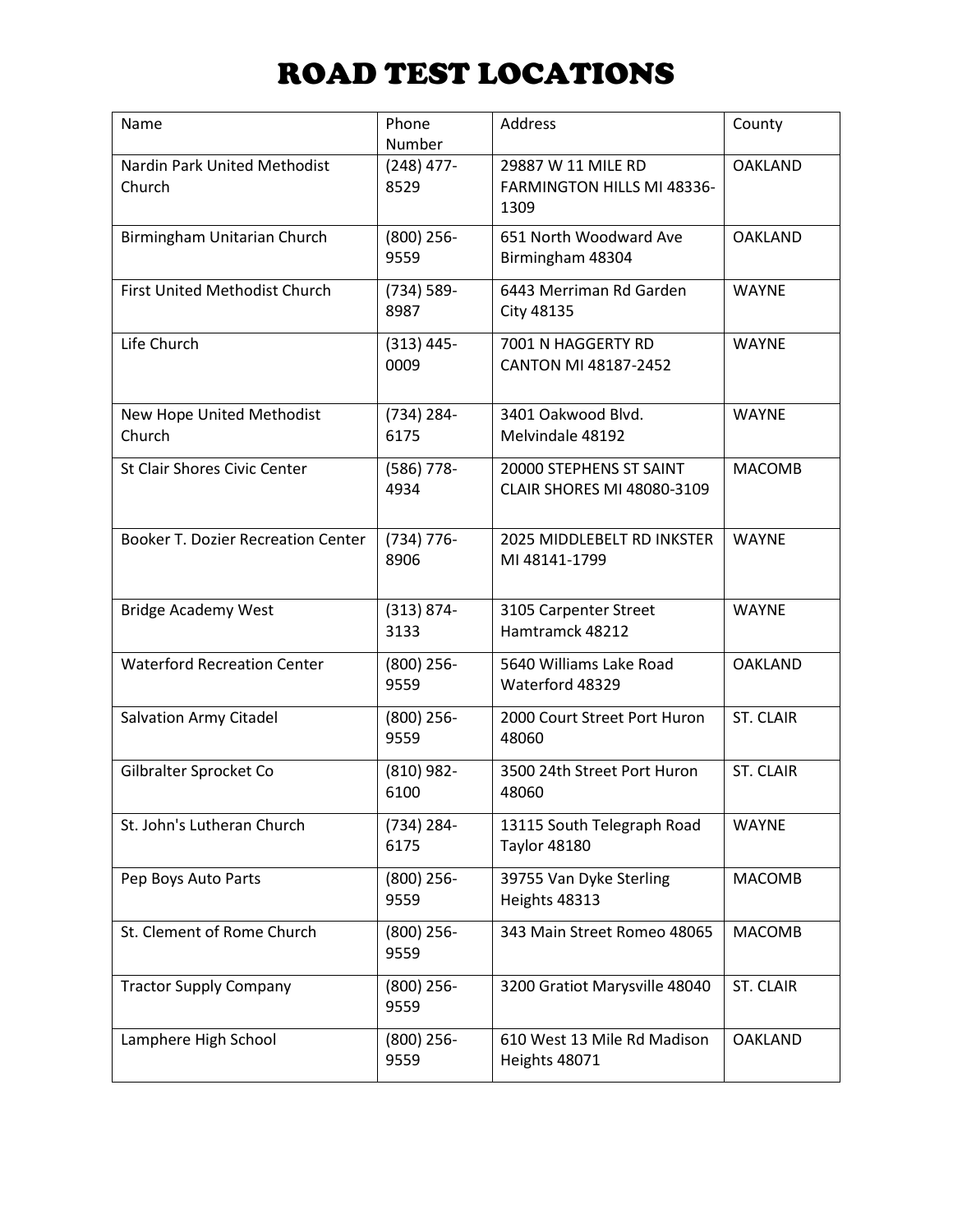| Hope Community Baptist Church        | $(800)$ 256-<br>9559  | 42259 Hayes Road Sterling<br>Heights 48313                     | <b>MACOMB</b>  |
|--------------------------------------|-----------------------|----------------------------------------------------------------|----------------|
| First Baptist Church of Novi         | $(248) 698 -$<br>8244 | 45301 W 11 MILE RD NOVI MI<br>48375-1408                       | <b>OAKLAND</b> |
| Auburn Hills Plaza                   | $(313) 882 -$<br>2009 | 224 E AUBURN RD ROCHESTER<br>HILLS MI 48307-5202               | <b>OAKLAND</b> |
| Kenney Company                       | $(248) 682 -$<br>3333 | 4479 Pontiac Lake Road<br>Waterford 48328                      | <b>OAKLAND</b> |
| Meadowbrook Congregational<br>Church | $(800)$ 914-<br>4605  | 21355 MEADOWBROOK RD<br>NOVI MI 48375-5245                     | <b>OAKLAND</b> |
| Walled Lake Missionary Church        | (800) 914-<br>4605    | 1795 N PONTIAC TRL WALLED<br>LAKE MI 48390-3152                | <b>OAKLAND</b> |
| Community Lutheran Church            | (734) 789-<br>1533    | 23984 GIBRALTAR RD FLAT<br>ROCK MI 48134-9411                  | <b>WAYNE</b>   |
| <b>Super Bowl</b>                    | $(734)$ 455-<br>8230  | 45100 FORD RD CANTON MI<br>48187-2910                          | <b>WAYNE</b>   |
| <b>Evangel Christian Church</b>      | $(810)$ 278-<br>1291  | 28491 Utica Road Roseville<br>48066                            | <b>MACOMB</b>  |
| Joe Ballor Towing                    | $(810)$ 278-<br>1291  | 57760 Main Street New Haven<br>48065                           | <b>MACOMB</b>  |
| <b>Bank of Michigan</b>              | $(248)$ 535-<br>5855  | 30095 Northwestern Highway<br>Farmington Hills 48334           | <b>OAKLAND</b> |
| St. Louis Church                     | $(586) 741 -$<br>3748 | 24415 CROCKER BLVD<br><b>CLINTON TOWNSHIP MI</b><br>48036-3260 | <b>MACOMB</b>  |
| <b>Classic Driving School</b>        | $(586)$ 336-<br>1255  | 63545 Van Dyke Washington<br>48095                             | <b>MACOMB</b>  |
| Memorial Church of Christ            | $(734)$ 420-<br>0542  | 35475 5 MILE RD LIVONIA MI<br>48154-2366                       | <b>WAYNE</b>   |
| <b>Baseball America</b>              | $(800)$ 256-<br>9559  | 257 W CLARKSTON RD LAKE<br>ORION MI 48362-2879                 | <b>OAKLAND</b> |
| Christ the King Lutheran Church      | $(800)$ 256-<br>9559  | 29920 23 Mile Road<br>Chesterfield Township 48051              | <b>MACOMB</b>  |
| Park Plaza East (Vacant)             | $(313) 299 -$<br>7755 | 26300 VAN BORN RD<br><b>DEARBORN HEIGHTS MI</b><br>48125-1745  | <b>WAYNE</b>   |
| Pontiac High School                  | $(248)$ 393-<br>4400  | 1051 Arlene Ave Pontiac<br>48340                               | <b>OAKLAND</b> |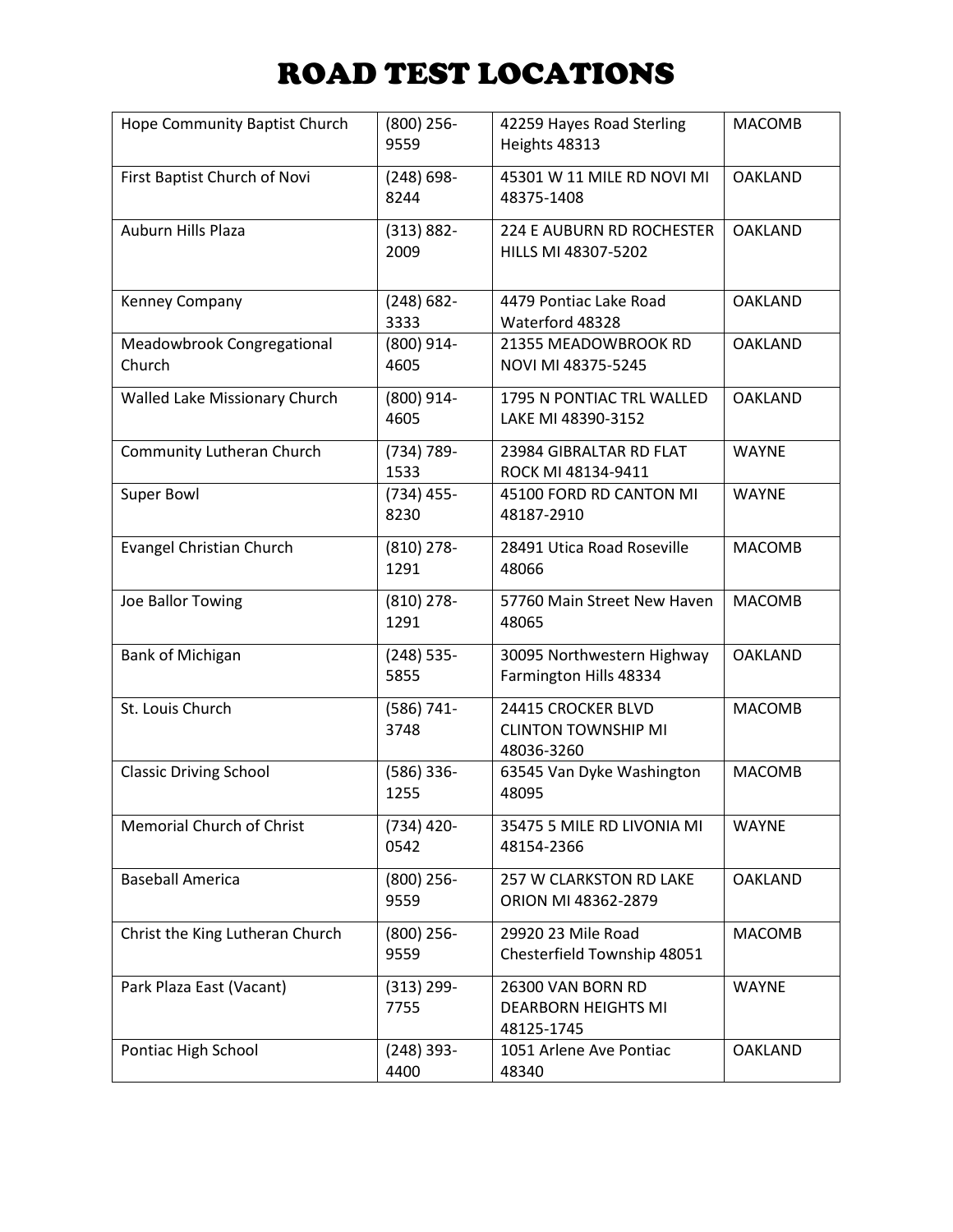| Walled Lake Missionary Church      | $(248)$ 921-          | 1795 North Pontiac Trail      | <b>OAKLAND</b>   |
|------------------------------------|-----------------------|-------------------------------|------------------|
|                                    | 6657                  | Walled Lake 48390             |                  |
| A & M Driver Testing               | $(313) 342 -$<br>1324 | 17301 Livernois Detroit 48221 | <b>WAYNE</b>     |
| Northlake School                   | $(586) 741 -$         | 23340 ELMIRA ST SAINT CLAIR   | <b>MACOMB</b>    |
|                                    | 3748                  | SHORES MI 48082-1100          |                  |
| <b>CVS Parking lot</b>             | $(248) 681 -$         | 2360 Orchard Lake Road        | <b>OAKLAND</b>   |
|                                    | 7608                  | Sylvan Lake 48320             |                  |
| Dearborn High School               | $(313) 565 -$         | 19501 Outer Drive Dearborn    | <b>WAYNE</b>     |
|                                    | 6656                  | 48124                         |                  |
| <b>ABC Warehouse</b>               | $(313) 565 -$         | 18605 Eureka Southgate        | <b>WAYNE</b>     |
|                                    | 6656                  | 48195                         |                  |
| Griswold Street Baptist Church     | $(810)$ 364-          | 1232 Griswold Street Port     | <b>ST. CLAIR</b> |
|                                    | 3003                  | <b>Huron 48060</b>            |                  |
| <b>CVS Parking lot</b>             | $(586)$ 909-          | 50840 Shelby Road Shelby      | <b>MACOMB</b>    |
|                                    | 8814                  | Township 48317                |                  |
| First Assembly of God Church       | $(734)$ 480-          | 5650 South Telegraph Rd.      | <b>WAYNE</b>     |
|                                    | 2000                  | Dearborn Heights 48125        |                  |
| <b>Tower Center Mall</b>           | $(313)$ 272-          | 15400 Grand River Detroit     | <b>WAYNE</b>     |
|                                    | 2443                  | 48227                         |                  |
| Office building, rear parking lot  | $(248)$ 203-          | 30233 Southfield Rd           | <b>OAKLAND</b>   |
|                                    | 7973                  | Southfield 48076              |                  |
| Northbrook Presbyterian Church     | $(248)$ 855-          | 22055 W 14 MILE RD BEVERLY    | <b>OAKLAND</b>   |
|                                    | 1234                  | HILLS MI 48025-2536           |                  |
| Same Day Test 7 Days/Week Inc      | $(313) 882 -$         | 9139 CADIEUX RD DETROIT MI    | <b>WAYNE</b>     |
|                                    | 2009                  | 48224-1873                    |                  |
| ST. MARK ORTHODOX CHURCH           | $(800)$ 256-          | 400 W HAMLIN RD               | <b>OAKLAND</b>   |
|                                    | 9559                  | ROCHESTER HILLS MI 48307-     |                  |
|                                    |                       | 3834                          |                  |
| Academy Driving School Of Troy Inc | $(248) 879 -$         | 5949 John R Road Troy 48085   | <b>OAKLAND</b>   |
|                                    | 4800                  |                               |                  |
| St. Maron Hall Church              | $(313) 822 -$         | 11466 Kercheval Detroit       | <b>WAYNE</b>     |
|                                    | 8977                  | 48214                         |                  |
| SAINT STEPHEN LUTHERN CHURCH       | $(248) 814 -$         | 3795 SASHABAW RD              | <b>OAKLAND</b>   |
|                                    | 8930                  | WATERFORD MI 48329-2081       |                  |
| MICHAEL BERRY CAREER CENTER        | $(313) 445 -$         | 22586 ANN ARBOR TRL           | <b>WAYNE</b>     |
|                                    | 0009                  | <b>DEARBORN HEIGHTS MI</b>    |                  |
|                                    |                       | 48127-2508                    |                  |
| St Martin De Porres Parish Church  | $(586)$ 212-          | 31515 Hoover Road Warren      | <b>MACOMB</b>    |
|                                    | 8050                  | 48093                         |                  |
| Ascension Lutheran Church          | $(586)$ 212-          | 23401 23 Mile Rd Macomb       | <b>MACOMB</b>    |
|                                    | 8050                  | Township 48042                |                  |